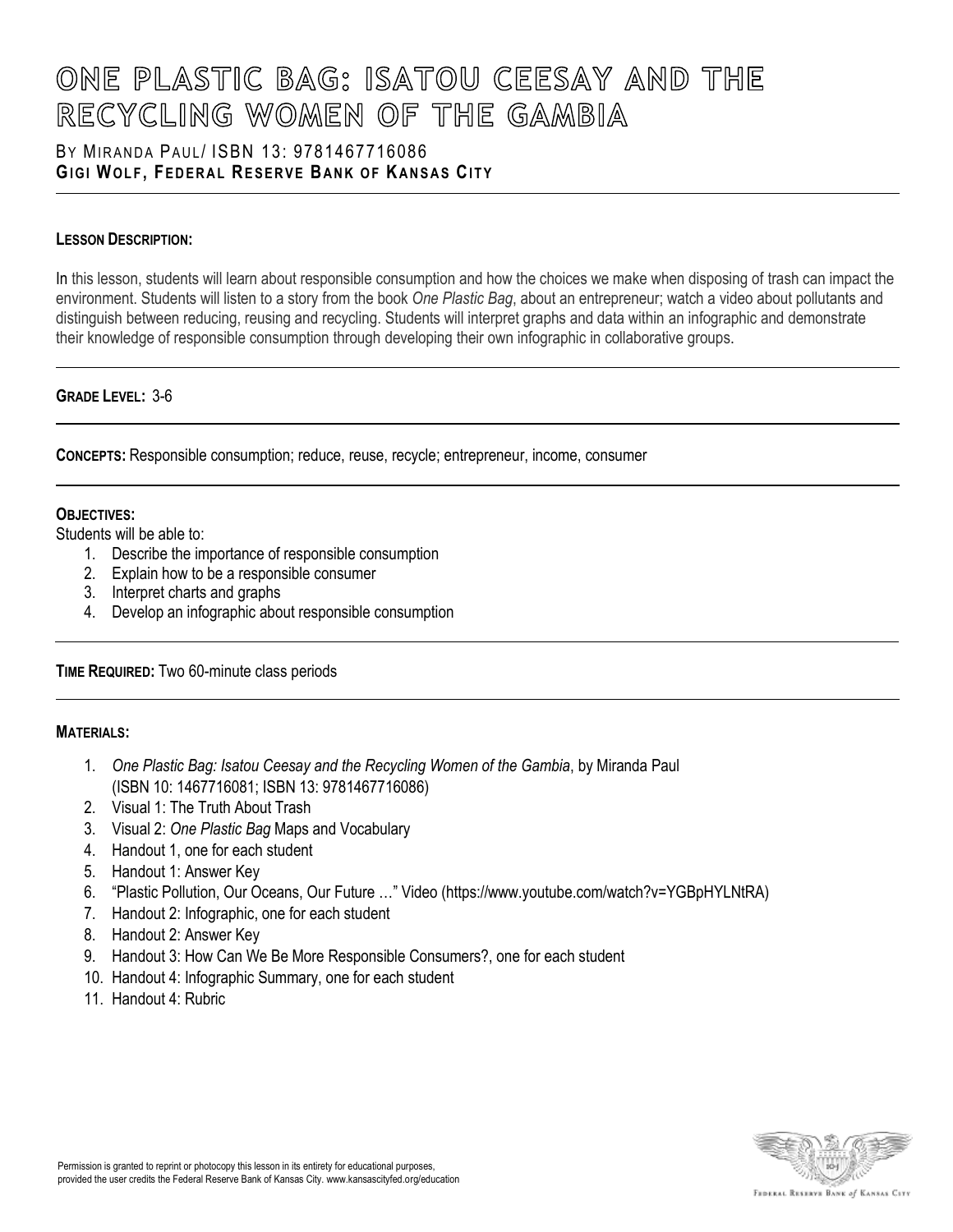### BY MIRANDA PAUL/ ISBN 13: [9781467716086](https://www.abebooks.com/products/isbn/9781467716086/21787143457) **GI G I WO L F , FE D E R A L RE S E R V E BA N K O F KA N S A S CI T Y**

### **DAY 1 PROCEDURE:**

- 1. Ask students to list things people throw away. *(Answers will vary and may include: food, cans, bottles, empty containers, used paper, things that are old or broken, etc.)* Record responses on the board or ask students to do so.
- 2. Ask students what they think it means to be a "responsible consumer."
- 3. Tell students they will learn the importance of responsible consumption and how they can apply this to their lives and environment.
- 4. Explain how the things we throw away, also called trash or garbage, can be divided into different groups.
- 5. Show Visual 1, The Truth About Trash, and review as a class.
- 6. Tell students they will learn more about the three "Rs" throughout the lesson. Revisit items on the board and ask students to identify which of the four types of trash each belongs to and determine whether each could be reduced, reused or recycled.
- 7. Share that students next will examine how different types of trash impacted a community in Gambia, a small country in western Africa.
- 8. Explain that you will read *One Plastic Bag*, a story about a Gambian woman faced with the harmful effects of trash in her village because villagers were not being responsible consumers.
- 9. Use Visual 2 to highlight where Gambia is and review the vocabulary terms from the story.
- 10. Ask students to listen to how the woman led a movement toward responsible consumption in her community by using the three "Rs."
- 11. Read the story and refer to Visual 2 throughout. *Teacher note: There are several terms in the book that students may not be familiar with, so pause to share definitions from Visual 2 as you read. You also might invite students to pronounce the vocabulary aloud throughout the story.*
- 12. After completing the story, ask:
	- What was the problem in Isatou's village? *(Old plastic bags left on the ground were becoming hazardous to the environment; the consumers in Isatou's village were not being responsible with their trash or old plastic bags.)*
	- What did Isatou do to make the situation better? *(Isatou discovered a way to clean and reuse the old plastic bags and to make them into purses that could be sold)*
	- In the story, how did Isatou demonstrate responsible consumption through reducing, reusing or recycling? *(Isatou reused old plastic bags that were thrown away and recycled them into purses for sale.)*
- 13. Explain that by solving this problem in her community, Isatou not only was a responsible consumer but also an **entrepreneur**. An entrepreneur is someone who takes the risk of producing a product or starting a new business.
- 14. Ask students what product or business Isatou and her friends created. *(They created purses made out of recycled plastic bags.)*
- 15. Share how Isatou's new business created economic opportunity for herself and her friends because it allowed them to earn **income**, the money earned or received from different sources.
- 16. Explain that besides providing income for many people in the village, the purse business also benefited Isatou's community because it helped the villagers to be more responsible **consumers**. Consumers are people who buy or use goods and services to satisfy their wants or needs.
- 17. Remind students how Isatou's community was dealing with its old plastic bags by leaving them on the ground or burning them.
- 18. Ask students how Isatou's actions in the story helped the environment*. (Answers may include: the trash no longer was piling up on the roads, dirty water and mosquitos were eliminated, animals weren't eating trash and dying, the smell of plastic burning wasn't in the air.)*
- 19. Distribute a copy of Handout 1, Reduce, Reuse or Recycle, to each student.
- 20. Share that when we reduce, reuse or recycle we are acting as responsible consumers by decreasing waste, which can help protect our environment.
- 21. Review the directions on Handout 1 and allow students time to complete all sections of the handout.
- 22. Share Visual 1 again for students to see definitions of reduce, reuse and recycle.
- 23. Walk through responses to the handout as a class using Handout 1 Answer Key.
- 24. Tell students they now will watch a short video that shows another example of not consuming responsibly.
- 25. The video provides examples of different types of trash and their effect on the environment, specifically

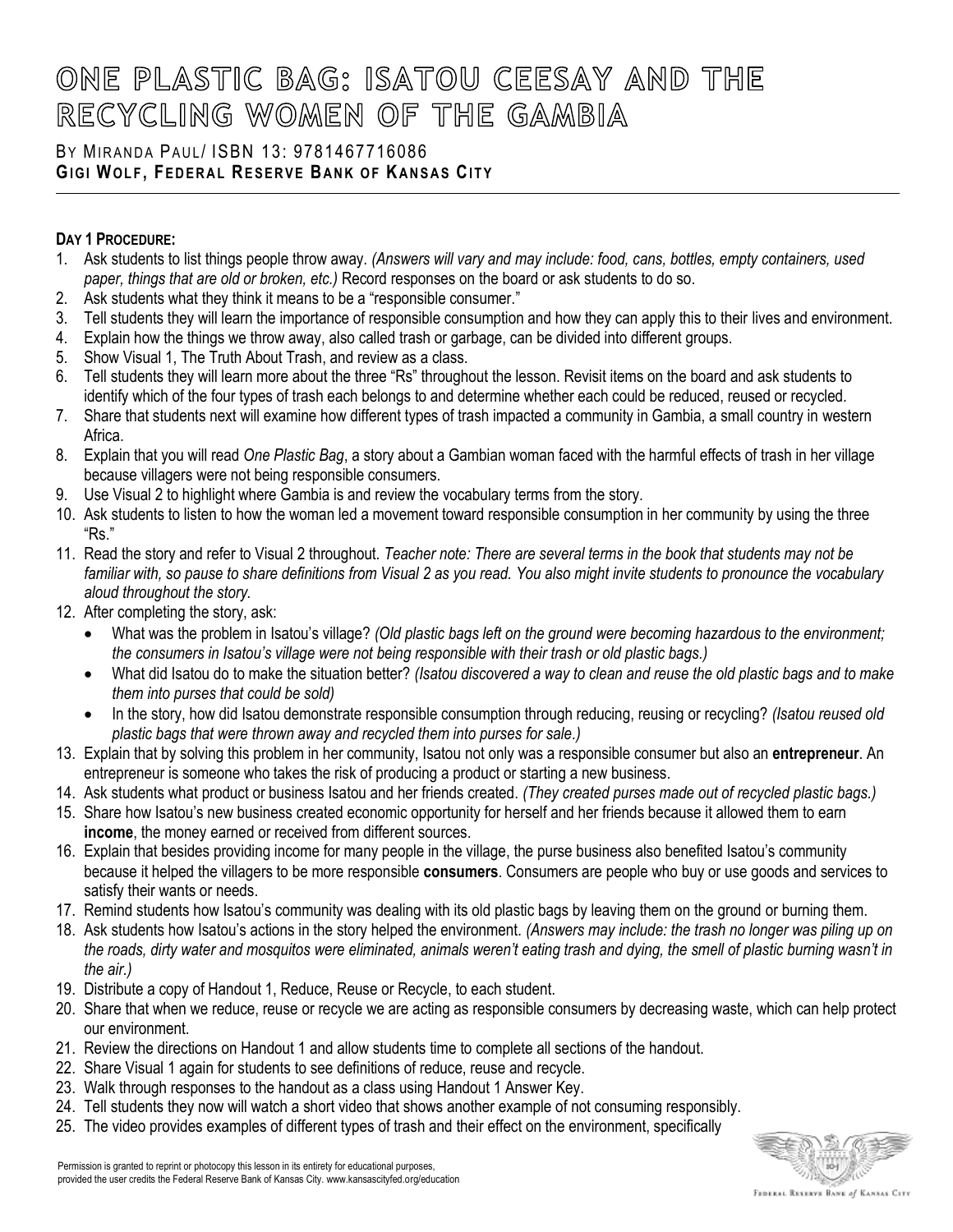### BY MIRANDA PAUL/ ISBN 13: [9781467716086](https://www.abebooks.com/products/isbn/9781467716086/21787143457) **GIGI WOLF, FEDERAL RESERVE BANK OF KANSAS CITY**

the water. Young people in the video share ways to help address the problem.

- 26. Show the video "Plastic Pollution, Our Oceans, Our Future …" to the class [\(https://www.youtube.com/watch?v=YGBpHYLNtRA\)](https://www.youtube.com/watch?v=YGBpHYLNtRA). *Teacher note: there are images of dead birds in the video at about 2:30 minutes that may be disturbing to some students. You might watch the video in advance and let students know what to expect.*
- 27. After the video, ask students:
	- What do you think about what you saw in the video? How did it make you feel? *(Answers will vary.)*
	- What were the similarities between Isatou's story in the book and the video? *(Answers may vary, but may include: pollution caused problems in the environment; pollution caused animals to get sick; someone helped the problem by cleaning up trash.)*
	- What types of trash were mentioned in the video as harmful? *(Answers may vary, but may include: fishing line, plastic foam, plastic bottles, netting, plastic ware, plastic packaging.)*
	- Why does plastic foam have such a negative impact on the ocean? *(Answers may vary, but may include: it is almost*  impossible to recycle or break down; it travels through the ocean food chain; fish eat the plastic foam and then people eat the *fish; plastic foam absorbs chemicals that can get into the fish when eaten.)*
- 28. Share that you will now wrap up this lesson for today and continue on another day, where they will focus on the impact of trash more broadly and how we can become part of the pollution solution by being responsible consumers.

### **DAY 1 CLOSURE:**

- 29. Summarize what was covered today through the following questions:
	- What are the four types of trash? *(liquid, solid, hazardous and organic)*
	- As we heard in the story and in the video, what are the harmful effects of irresponsible consumption to our environment? *(Answers may vary, but may include: trash that isn't thrown away responsibly causes pollution; pollution can cause animals to get sick; people can get sick from eating sick animals.)*
	- What are the three "Rs" that can help us as consumers to lessen the trash problem and to become more responsible consumers? *(Reduce, reuse and recycle.)*
	- How did the main character from *One Plastic Bag* turn her trash problem into an income-earning opportunity? *(Isatou discovered a way to clean and reuse the old plastic bags and make them into purses that could be sold.)*
- 30. Explain that today we reviewed types of trash and examples of how trash can be harmful if we don't act responsibly as consumers. For the next class, we'll learn more about the impact of trash in the United States and develop ways to encourage responsible consumption in our community.
- 31. As time permits, play Jack Johnson's reduce, reuse, recycle song and encourage students to sing along. The song is online at [https://www.youtube.com/watch?v=USo\\_vH1Jz7E.](https://www.youtube.com/watch?v=USo_vH1Jz7E)

### **DAY 2 PROCEDURE:**

- 1. Play Jack Johnson's reduce, reuse, recycle song [\(https://www.youtube.com/watch?v=USo\\_vH1Jz7E\)](https://www.youtube.com/watch?v=USo_vH1Jz7E) and ask students to explain what it is about. (Answers will vary, but may include: reducing, reusing and recycling; the three "Rs"; being responsible consumers *when throwing away trash.)*
- 2. Remind students that they thought of two ways to reduce and recycle during Day 1 as part of Handout 1.
- 3. Ask students to share what they wrote with at least two other classmates and if their classmates had any ideas other than their own, to write them on the back of Handout 1.
- 4. Explain that the story and video from Day 1 focused on the effects of trash in specific places and how being more responsible can help.
- 5. Share that they now will use an infographic activity to examine how irresponsible consumption affects the United States.
- 6. Define **infographic** as a visual representation of information and data.
- 7. Distribute a copy of Handout 2 to each student.

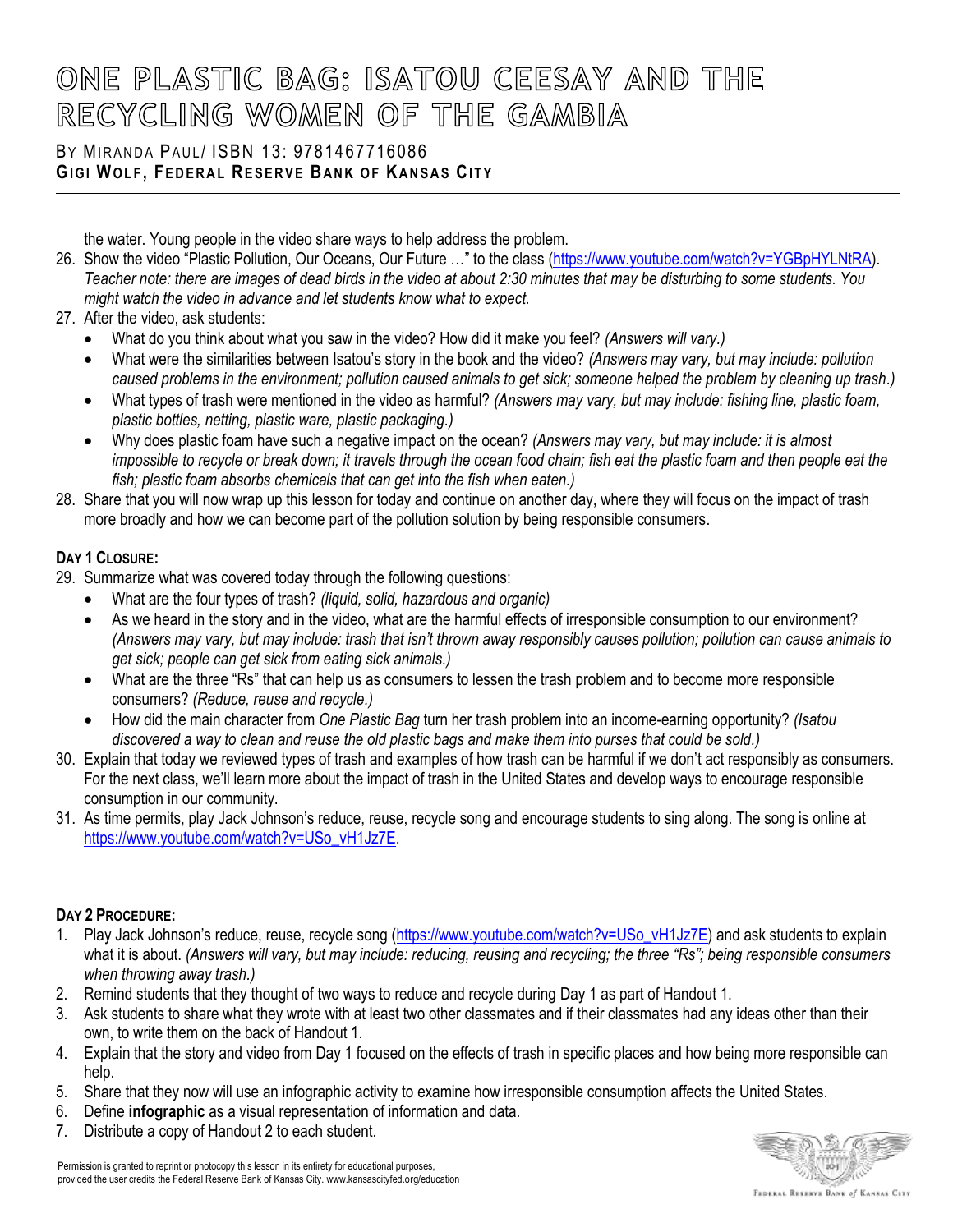## BY MIRANDA PAUL/ ISBN 13: [9781467716086](https://www.abebooks.com/products/isbn/9781467716086/21787143457) **GIGI WOLF, FEDERAL RESERVE BANK OF KANSAS CITY**

- 8. Divide students into small, collaborative groups and ask them to read the infographic and work together to answer the questions on their handout. Give groups about 10 minutes to complete the activity.
- 9. Review the answers to the activity as a class using the Handout 2 Answer Key.
- 10. Explain to students that after learning about infographics and how to review them, they now will have an opportunity to create their own infographic about being a responsible consumer.
- 11. Tell students that they'll continue to work together in collaborative groups for this activity.
- 12. Give each student a copy of Handout 3: How Can We Be More Responsible Consumers?
- 13. Ask each group to work together to respond to the questions on Handout 3.
- 14. Give students time to complete the handout (allowing for additional research outside of class if desired).
- 15. Tell students that they will use their completed handout to create an infographic that will be shared with the rest of the class. *Teacher's Note: Students should use materials/equipment for their infographic that you designate or deem appropriate based on what is available to them.*
- 16. Give each student a copy of Handout 4—Infographic Summary—and ask them to complete it during the other groups' presentations.
- 17. Invite each small group to present and explain its infographic to the rest of the class. *Teacher's Note: Infographics could be posted in the school cafeteria or hallways for other students to see/learn from when finished.*

### **DAY 2 CLOSURE:**

- 18. Ask students to share what responsible consumption means. *(Answers may vary, but may include: reducing, reusing and recycling; only using what we need; ensuring that we don't litter; cleaning trash up that others discard; etc.)*
- 19. Ask students why it's important for us to be responsible consumers. *(Answers may vary, but may include: it helps our environment; it keeps trash out of our water; it helps keep food sources for animals clean; it decreases pollution; etc.)*

### **ASSESSMENT:**

- Completed infographics, ensuring that they address each question within Handout 3.
- Completed Handout 4 from each student as compared to the Handout 4 Rubric.

### **EXTENSION**

- Read about Isatou Ceesay or watch a video and write about what you learned[. http://climateheroes.org/portfolio-item/isatou](http://climateheroes.org/portfolio-item/isatou-ceesay-queen-plastic-recycling-gambia/)[ceesay-queen-plastic-recycling-gambia/](http://climateheroes.org/portfolio-item/isatou-ceesay-queen-plastic-recycling-gambia/)
- View a video about the impact of pollution[. http://www.cnn.com/interactive/2016/12/world/midway-plastic-island/](http://www.cnn.com/interactive/2016/12/world/midway-plastic-island/)
- Review and conduct *One Plastic Bag* website activities[, http://oneplasticbag.com/teacher-resources/](http://oneplasticbag.com/teacher-resources/)
- Research Earth Day, April 22, and find out how to get involved.

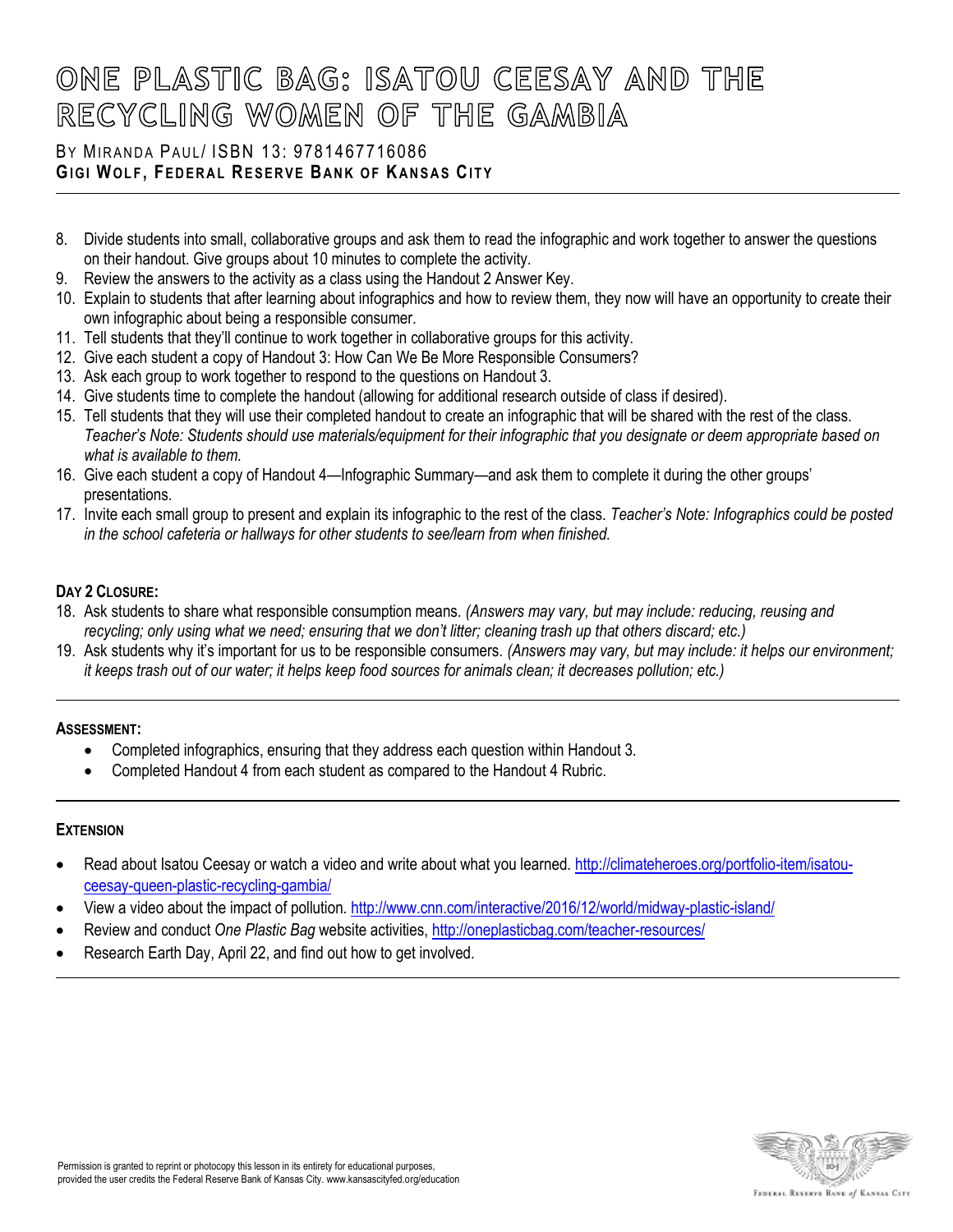### BY MIRANDA PAUL/ ISBN 13: [9781467716086](https://www.abebooks.com/products/isbn/9781467716086/21787143457) **GI G I WO L F , FE D E R A L RE S E R V E BA N K O F KA N S A S CI T Y**

### **VOLUNTARY NATIONAL CONTENT STANDARDS IN ECONOMICS**

Standard 2: Decision making—Effective decision making requires comparing the additional costs of alternatives with the additional benefits. Many choices involve doing a little more or a little less of something: few choices are "all or nothing" decisions.

Standard 3: Allocation—Different methods can be used to allocate goods and services. People acting individually or collectively must choose which methods to use to allocate different kinds of goods and services.

Standard 13: Income—Income for most people is determined by the market value of the productive resources they sell. What workers earn primarily depends on the market value of what they produce.

Standard 14: Entrepreneurship—Entrepreneurs take on the calculated risk of starting new businesses, either by embarking on new ventures similar to existing ones or by introducing new innovations. Entrepreneurial innovation is an important source of economic growth

### **NATIONAL STANDARDS FOR FINANCIAL LITERACY**

#### Standard I: Earning Income

Income for most people is determined by the market value of their labor, paid as wages or salaries. People can increase their income and job opportunities by choosing to acquire more education, work experience and job skills. The decision to undertake an activity that increases income or job opportunities is affected by the expected benefits and costs of such an activity. Income also is obtained from other sources such as interest, rents, capital gains, dividends and profits.

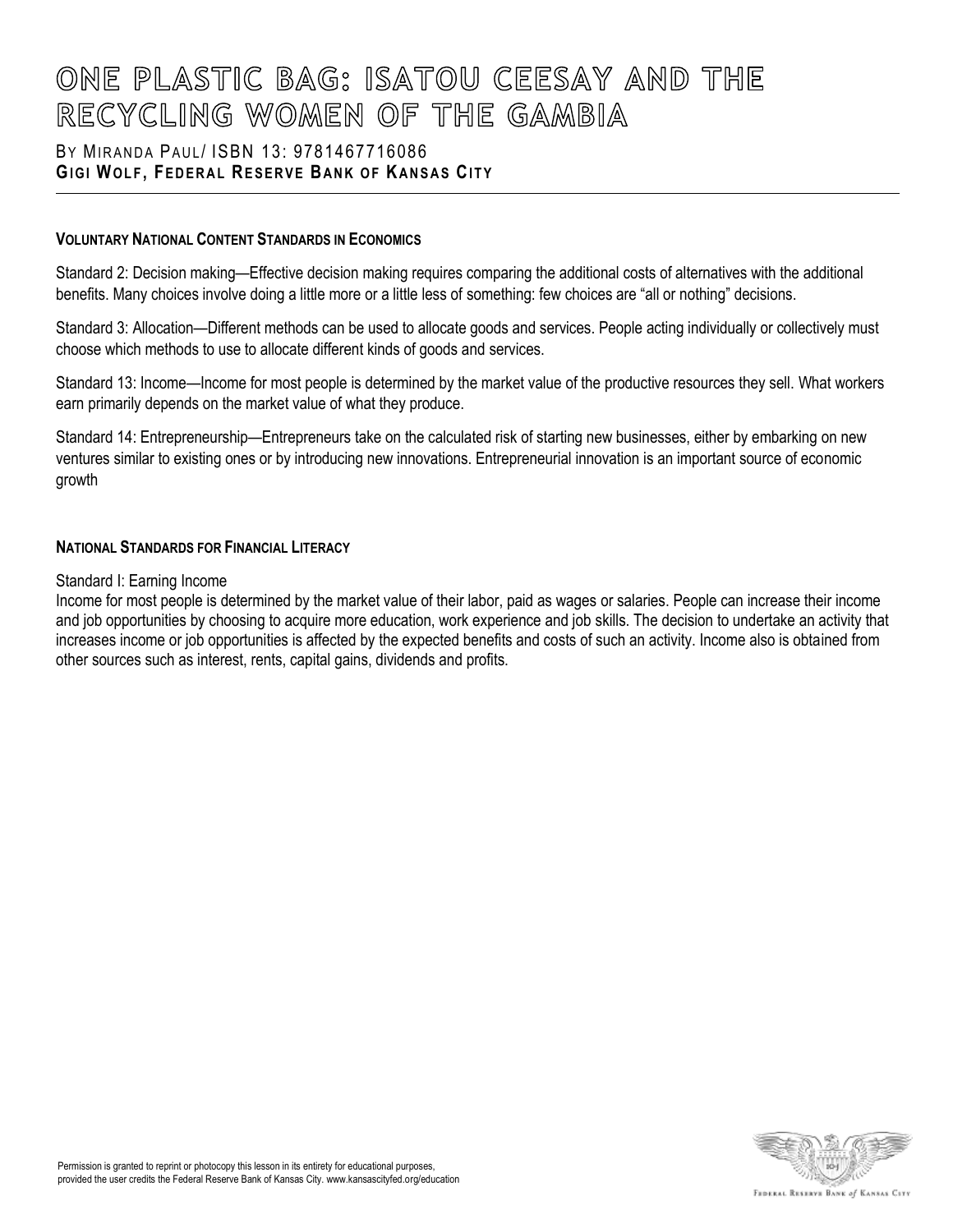BY MIRANDA PAUL/ ISBN 13: [9781467716086](https://www.abebooks.com/products/isbn/9781467716086/21787143457) **GIGI WOLF, FEDERAL RESERVE BANK OF KANSAS CITY** 

## **WISUAL 1: THE TRUTH ABOUT TRASH**

To be a responsible consumer, it's important we know some basic facts about trash or garbage. First, it's important to know that trash can be categorized in four ways.



Some trash can be reused or recycled, such as plastic bottles, aluminum cans and food waste. Recycling is the process of collecting and processing materials that otherwise would be thrown away and turning them into new products *(source EPA)*.

Trash that is not disposed of properly can pollute, or have a negative effect, on our resources such as water, soil and air. To help cut the amount of trash produced, we can do our part by reducing, reusing, recycling and being responsible consumers.



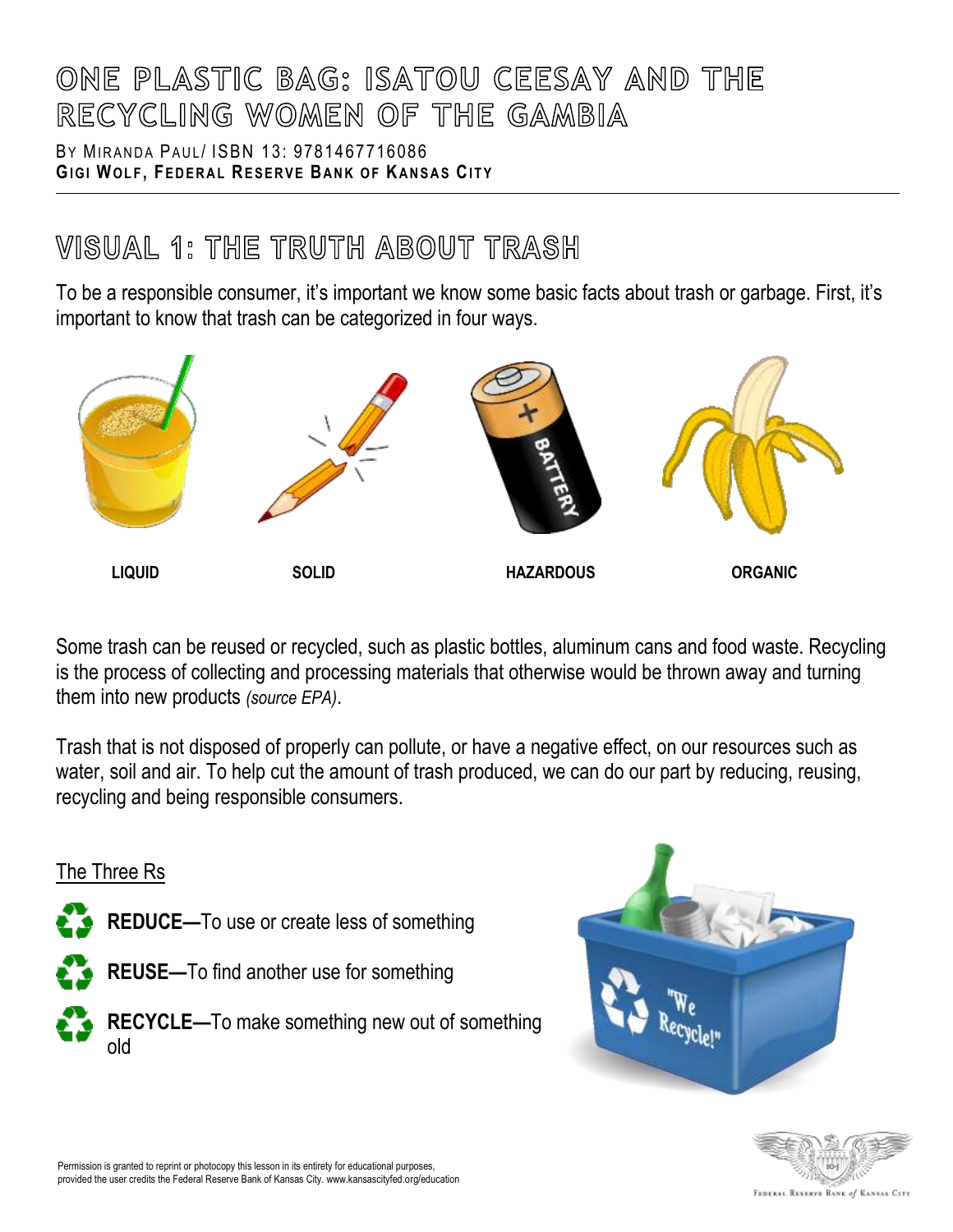BY MIRANDA PAUL/ ISBN 13: [9781467716086](https://www.abebooks.com/products/isbn/9781467716086/21787143457) **GIGI WOLF, FEDERAL RESERVE BANK OF KANSAS CITY** 

VISUAL 2: ONE PLASTIC BAG MAPS AND VOCABULARY



Permission is granted to reprint or photocopy this lesson in its entirety for educational purposes, provided the user credits the Federal Reserve Bank of Kansas City. www.kansascityfed.org/education

FEDERAL RESERVE BANK of KANSAS CITY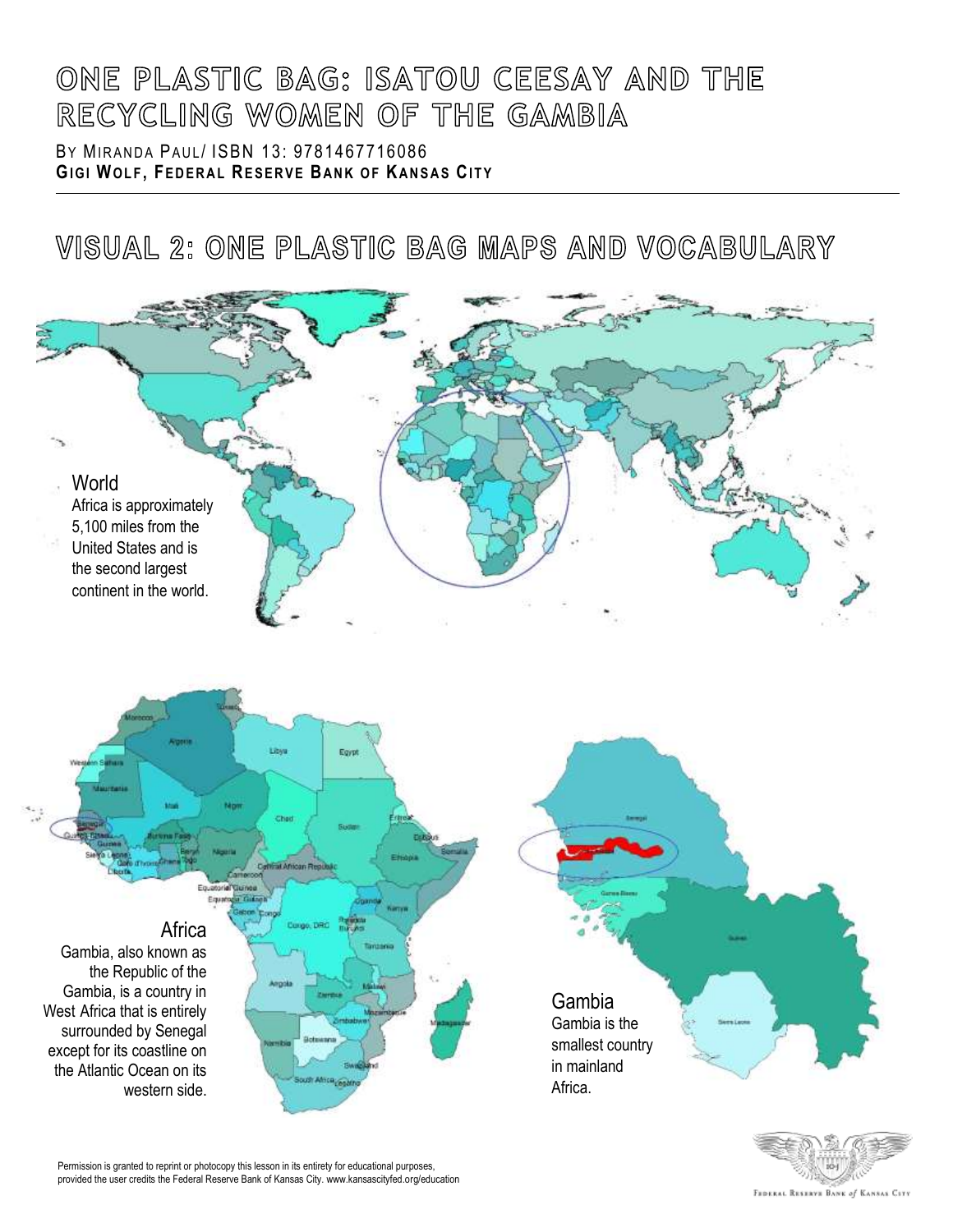BY MIRANDA PAUL/ ISBN 13: [9781467716086](https://www.abebooks.com/products/isbn/9781467716086/21787143457) **GI G I WO L F , FE D E R A L RE S E R V E BA N K O F KA N S A S CI T Y**

## VISUAL 2: ONE PLASTIC BAG MAPS AND VOCABULARY

## VOCABULARY:

- **Mbuba** (mBOO-buh): a long dress
- **Wanjo** (WAHN-joe): a red drink made from hibiscus
- **Minties** (MIN-tees): hard candies
- **Omo** (OH-mo): soap
- **Dalasi (duh-LAH-see) coins**: Gambian money
- **Waaw** (WOW): yes
- **Jerejef** (jerr-uh-JEFF): thank you
- **Naka ligey be** (NAH-kuh lee-GAY bee): how is the work coming along?
- **Ndanka** (nDAHN-kuh): very slow

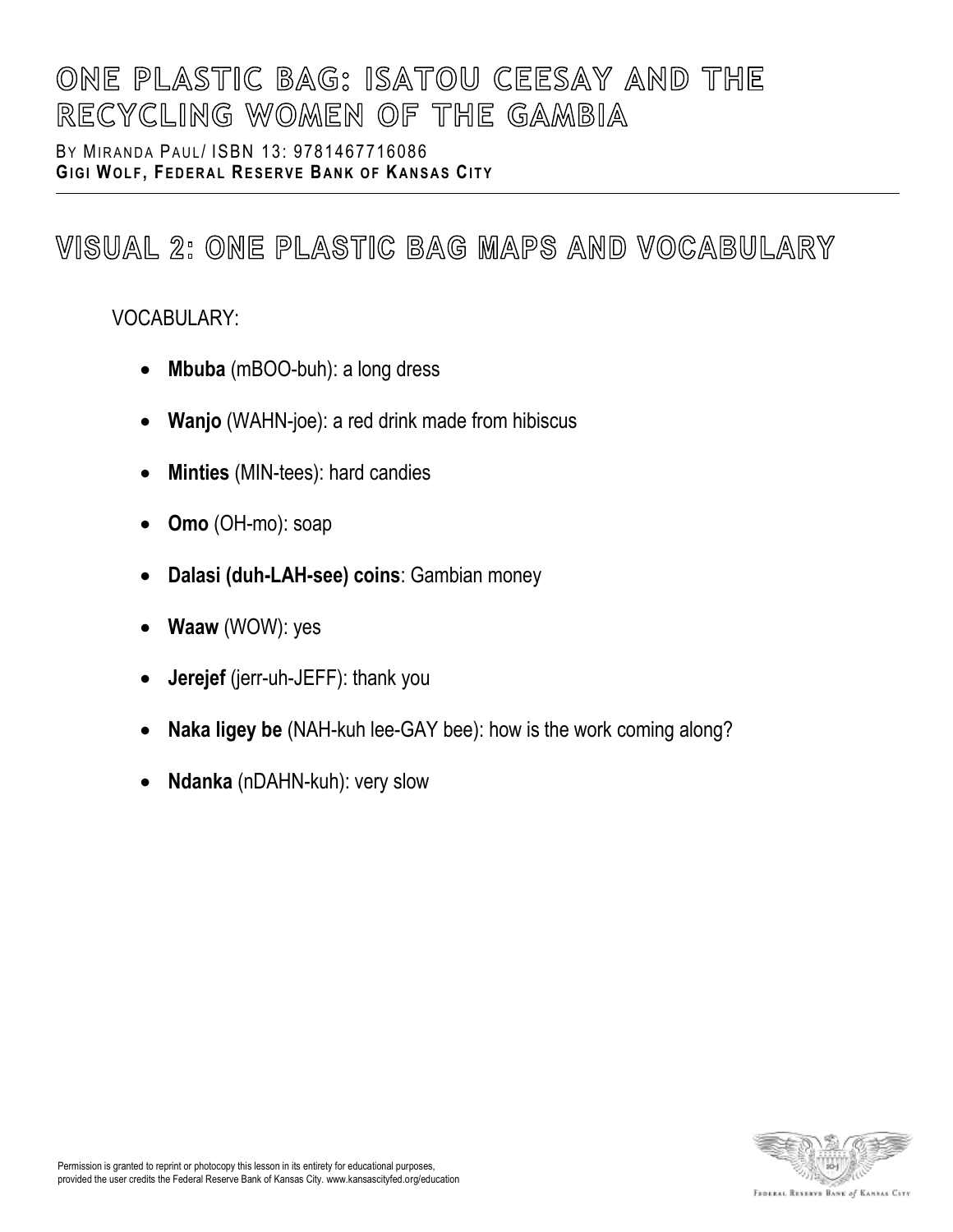BY MIRANDA PAUL / ISBN 13: [9781467716086](https://www.abebooks.com/products/isbn/9781467716086/21787143457) **GIGI WOLF, FEDERAL RESERVE BANK OF KANSAS CITY** 

## HANDOUT 1: REDUCE, REUSE OR RECYCLE

**Directions:** Match each picture with the correct term—**REDUCE, REUSE or RECYCLE**. Write the correct term under each picture.







**\_\_\_\_\_\_\_\_\_\_\_\_\_\_\_\_\_\_ \_\_\_\_\_\_\_\_\_\_\_\_\_\_\_\_\_\_ \_\_\_\_\_\_\_\_\_\_\_\_\_\_\_\_\_\_ \_\_\_\_\_\_\_\_\_\_\_\_\_\_\_\_\_\_ \_\_\_\_\_\_\_\_\_\_\_\_\_\_\_\_\_\_**





**Read the sentences below and identify which 'R' it describes—REDUCE, REUSE or RECYCLE**.

David put his computer into energy saver mode when he was not using it.

Juanita donated shoes that she could no longer wear.

**Explain two ways you can reduce or reuse in your school.**

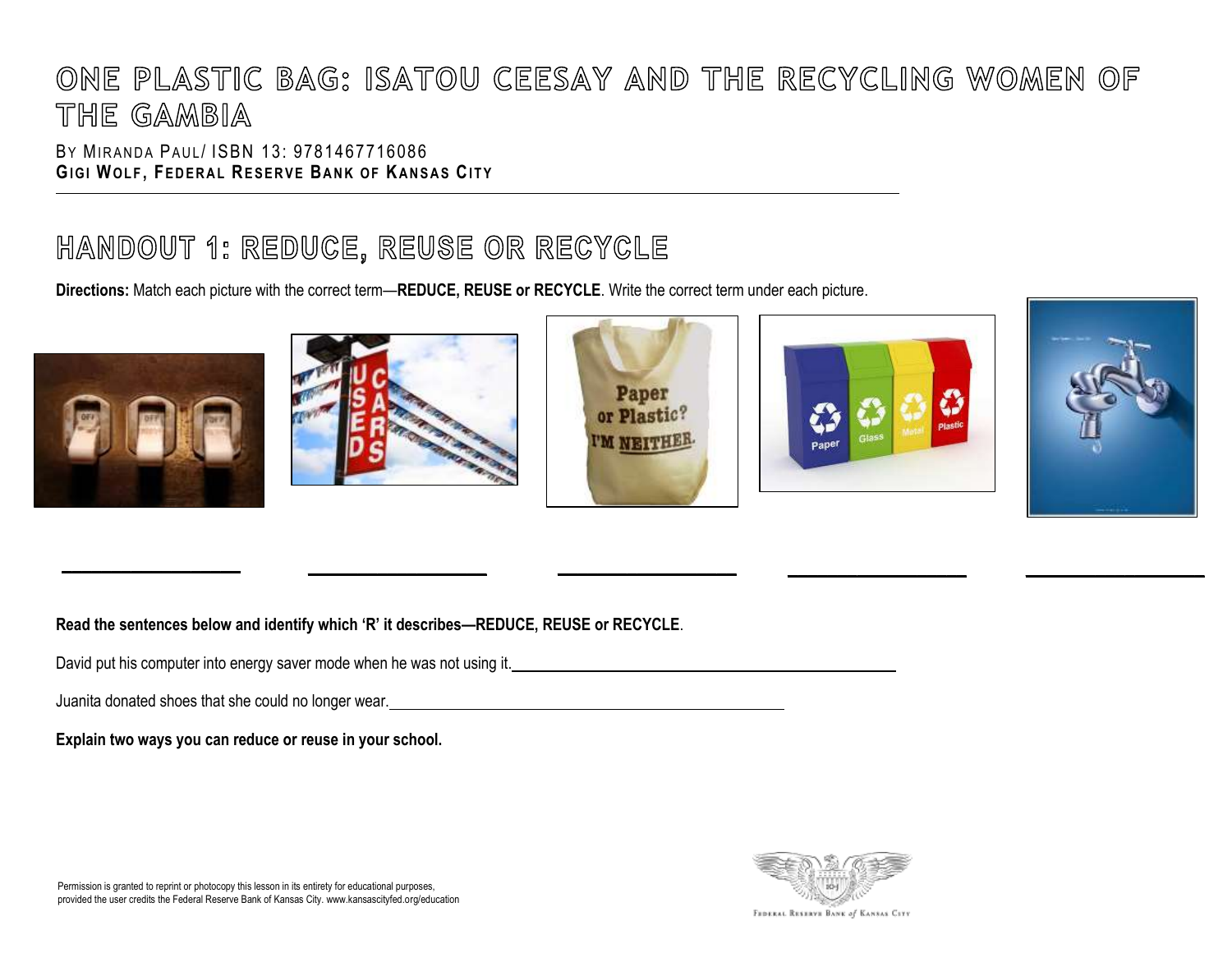BY MIRANDA PAUL / ISBN 13: [9781467716086](https://www.abebooks.com/products/isbn/9781467716086/21787143457) **GIGI WOLF, FEDERAL RESERVE BANK OF KANSAS CITY** 

## HANDOUT 1 ANSWER KEY

**Directions:** Match each picture with the correct term—**REDUCE, REUSE or RECYCLE**. Write the correct term under each picture.



**Explain two ways you can reduce or reuse in your school.**

*Answers will vary*



Permission is granted to reprint or photocopy this lesson in its entirety for educational purposes, provided the user credits the Federal Reserve Bank of Kansas City. www.kansascityfed.org/education

FEDERAL RESERVE BANK of KANSAS CITY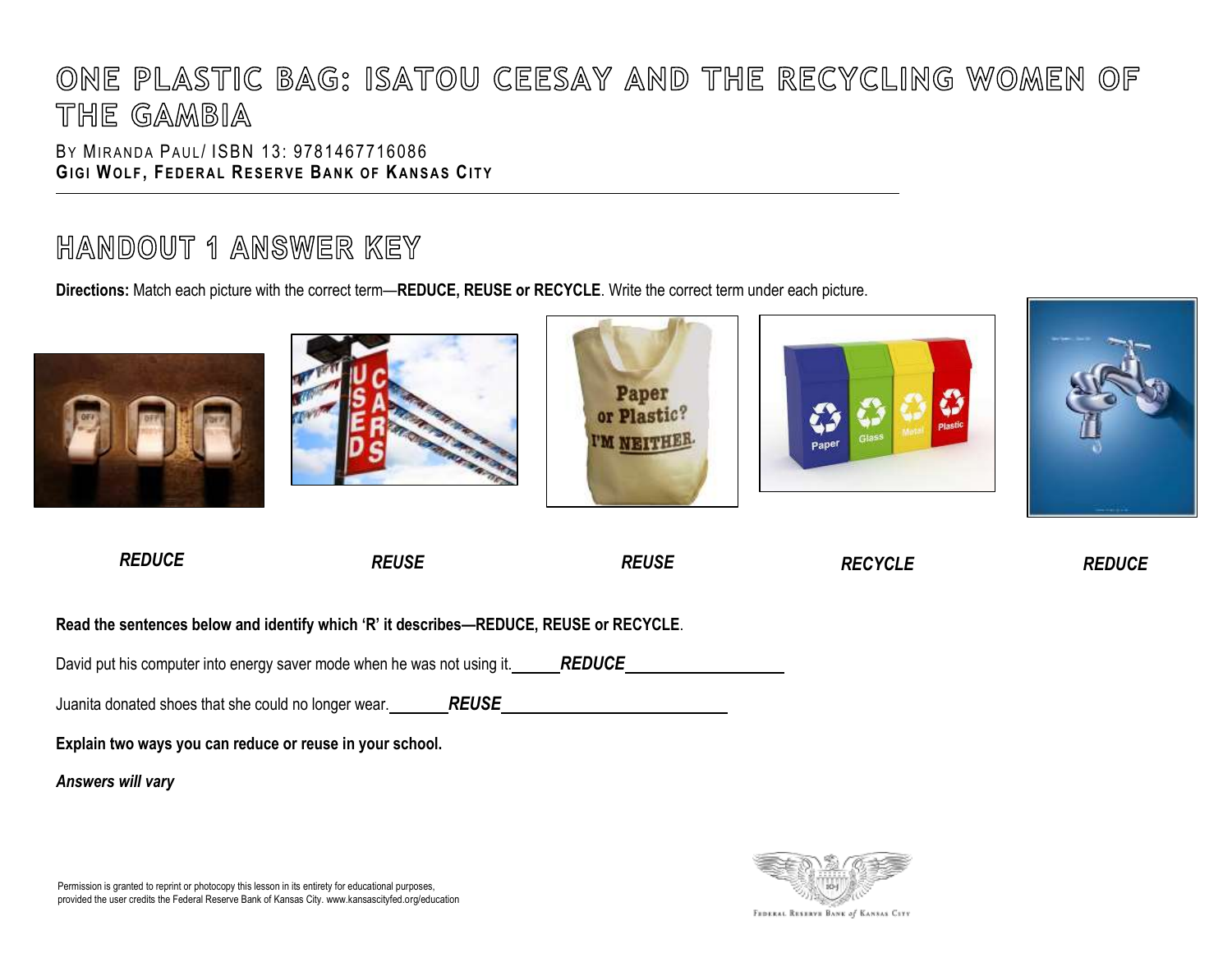BY MIRANDA PAUL/ ISBN 13: [9781467716086](https://www.abebooks.com/products/isbn/9781467716086/21787143457) **GI G I WO L F , FE D E R A L RE S E R V E BA N K O F KA N S A S CI T Y**

## HANDOUT 2: INFOGRAPHIC



*Source: www.epa.gov*



Permission is granted to reprint or photocopy this lesson in its entirety for educational purposes, provided the user credits the Federal Reserve Bank of Kansas City. www.kansascityfed.org/education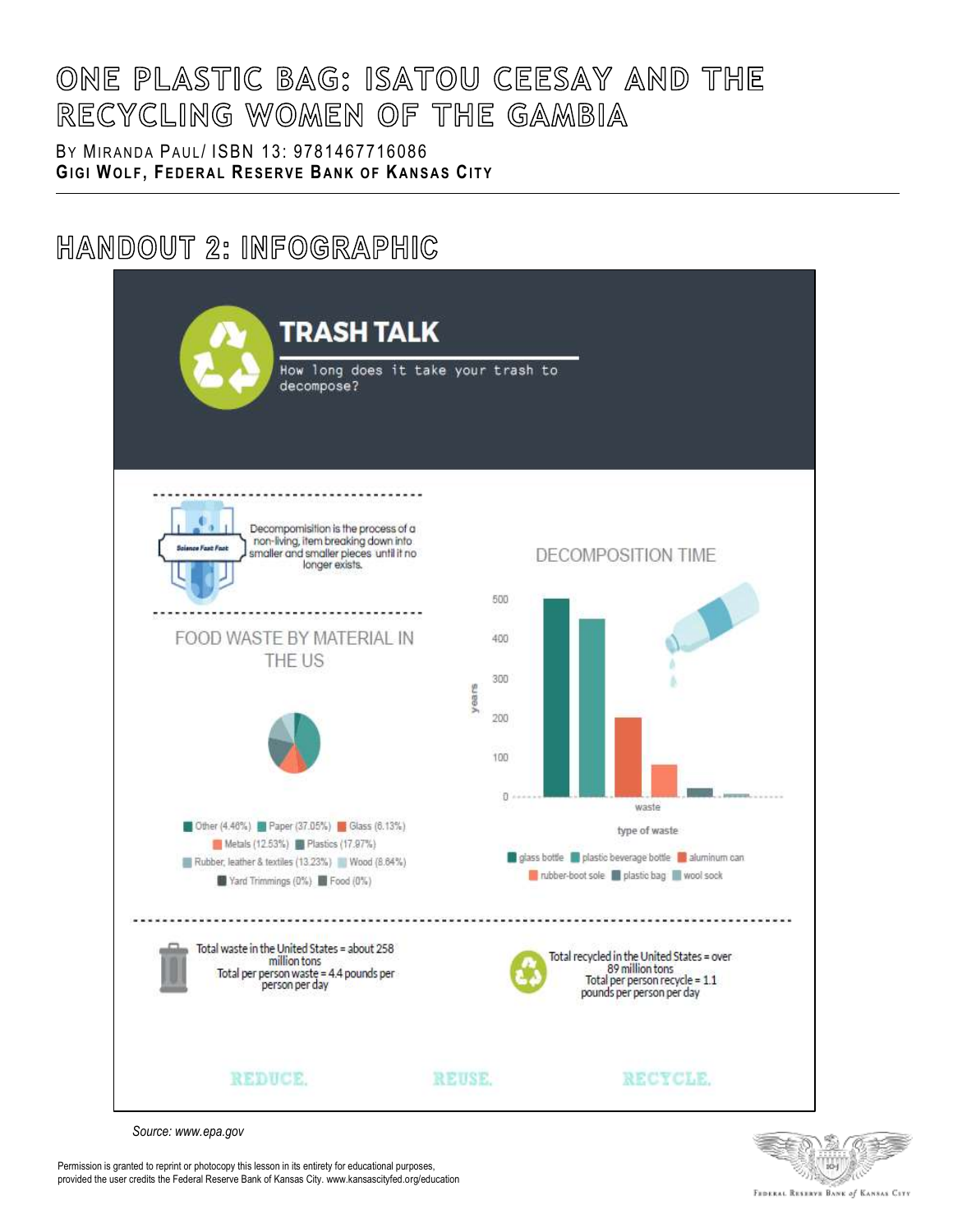BY MIRANDA PAUL/ ISBN 13: [9781467716086](https://www.abebooks.com/products/isbn/9781467716086/21787143457) **GIGI WOLF, FEDERAL RESERVE BANK OF KANSAS CITY** 

## HANDOUT 2: INFOGRAPHIC QUESTIONS

- 1. What portion of the total waste per person in the United States is recycled?
- 2. Which three items make up the highest amount of trash in the United States?
- 3. Which two items have the fastest decomposition time?
- 4. What item on the infographic is most surprising to you and why?
- 5. Other than recycling, reusing and reducing, name two ways consumers can be more responsible with their trash.

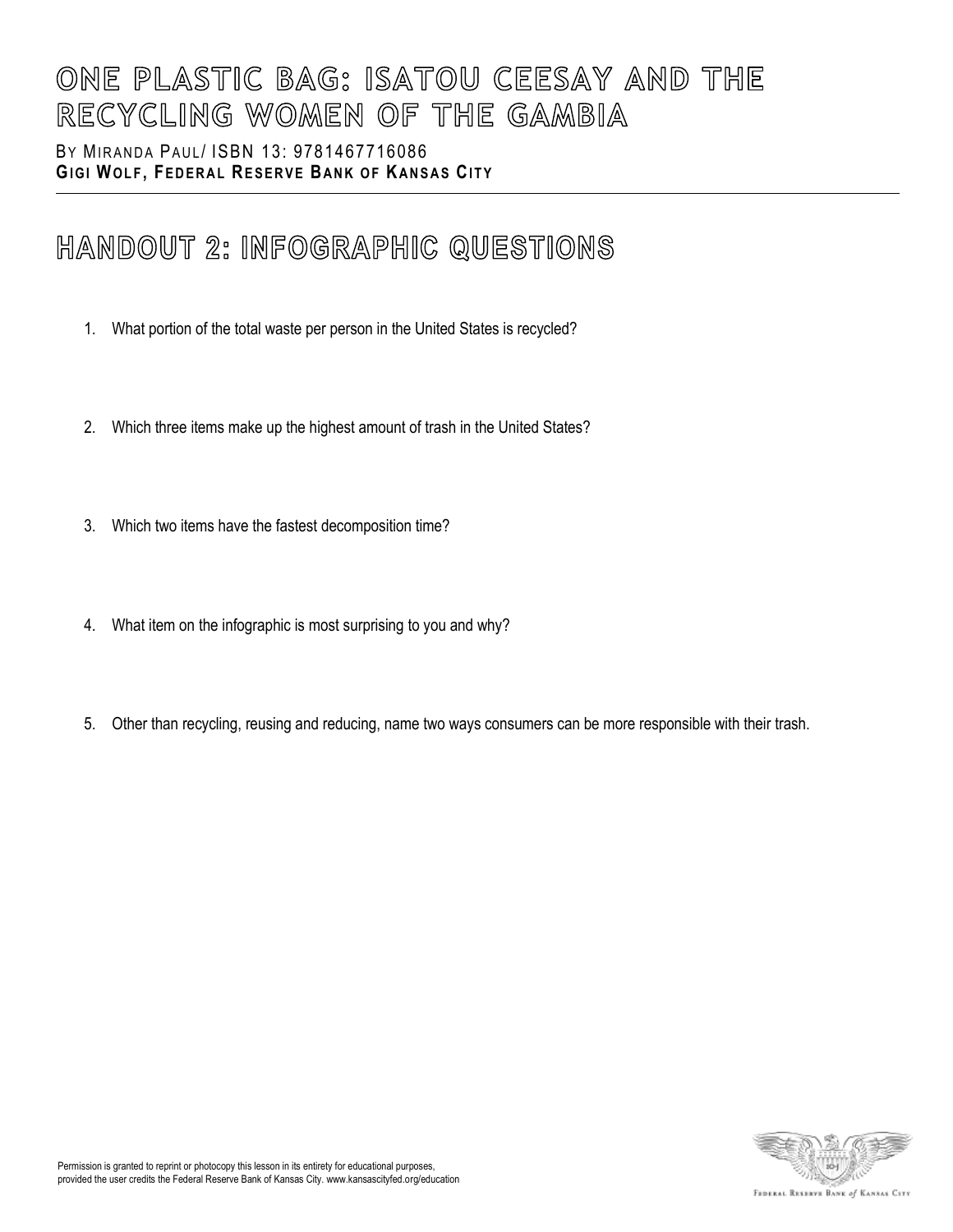### BY MIRANDA PAUL/ ISBN 13: [9781467716086](https://www.abebooks.com/products/isbn/9781467716086/21787143457) **GI G I WO L F , FE D E R A L RE S E R V E BA N K O F KA N S A S CI T Y**

## HANDOUT 2 ANSWER KEY

6. What portion of the total waste per person in the United States is recycled?

### *1.1 pounds out of 4.4 pounds = ¼ or 25 percent*

7. Which three items make up the highest amount of trash in the United States?

### *Paper, metals, plastics*

8. Which two items have the fastest decomposition time?

### *Wool sock and plastic bag*

9. What item on the infographic is most surprising to you and why?

### *Answers will vary*

10. Other than recycling, reusing and reducing, name two ways consumers can be more responsible with their trash.

### *Answers will vary*

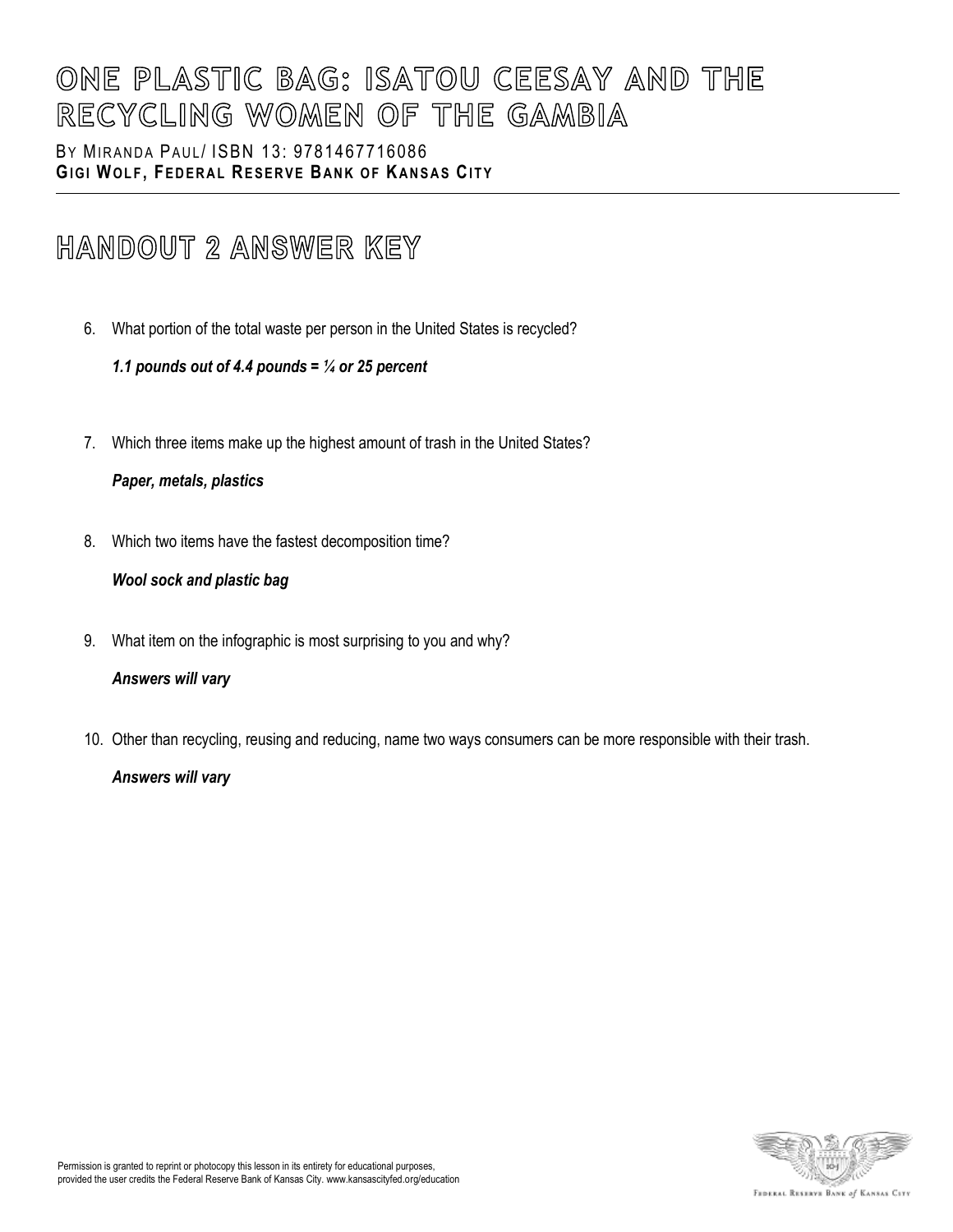BY MIRANDA PAUL/ ISBN 13: [9781467716086](https://www.abebooks.com/products/isbn/9781467716086/21787143457) **GI G I WO L F , FE D E R A L RE S E R V E BA N K O F KA N S A S CI T Y**

## HANDOUT 3: HOW CAN WE BE MORE RESPONSIBLE CONSUMERS?

- 1. Identify a problem with trash disposal in our world.
- 2. What picture or image could help to illustrate this problem?
- 3. How does this problem affect our community or environment?
- 4. What picture or image could show the effect on the community or environment?
- 5. Explain three ways that you and others can help solve this problem.
- 6. What images or pictures could represent these solution ideas?
- 7. What title would you put on your infographic?
- 8. Are there other images, pictures or words that would help illustrate information in your infographic?

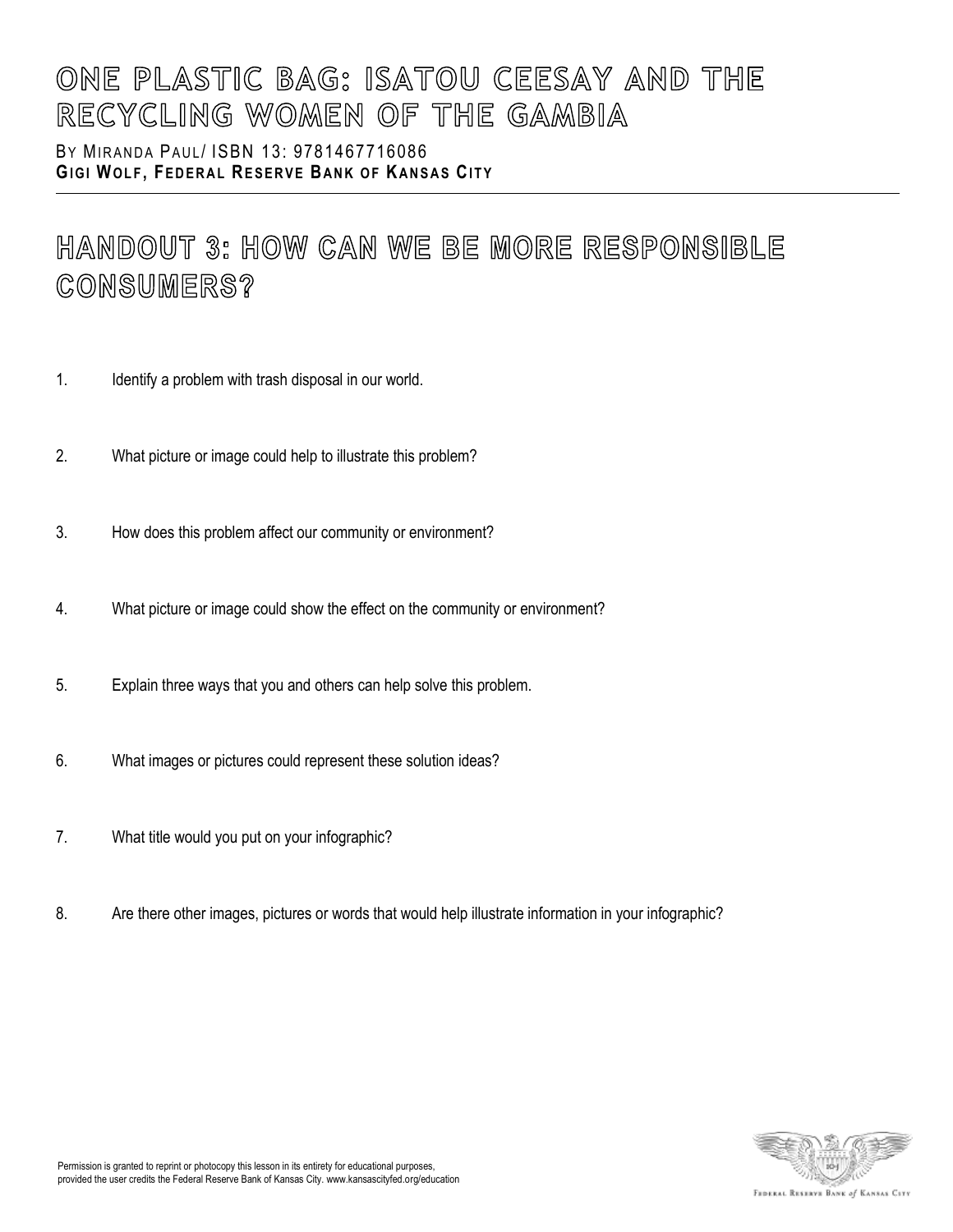## BY MIRANDA PAUL/ ISBN 13: [9781467716086](https://www.abebooks.com/products/isbn/9781467716086/21787143457) **GI G I WO L F , FE D E R A L RE S E R V E BA N K O F KA N S A S CI T Y**

## HANDOUT 4: INFOGRAPHIC SUMMARY

**Directions:** Write the problem each group identified in its infographic and write the answers to the questions at the bottom.

| Group 1: |  |
|----------|--|
|          |  |
| Group 2: |  |
|          |  |
|          |  |
| Group 3: |  |
|          |  |
|          |  |
| Group 4: |  |
|          |  |
|          |  |
| Group 5: |  |
|          |  |
|          |  |
|          |  |
| Group 6: |  |
|          |  |
|          |  |
| Group 7: |  |
|          |  |
|          |  |
|          |  |

**How were the infographics developed by the class similar?**

**What are the benefits of responsible consumption?**